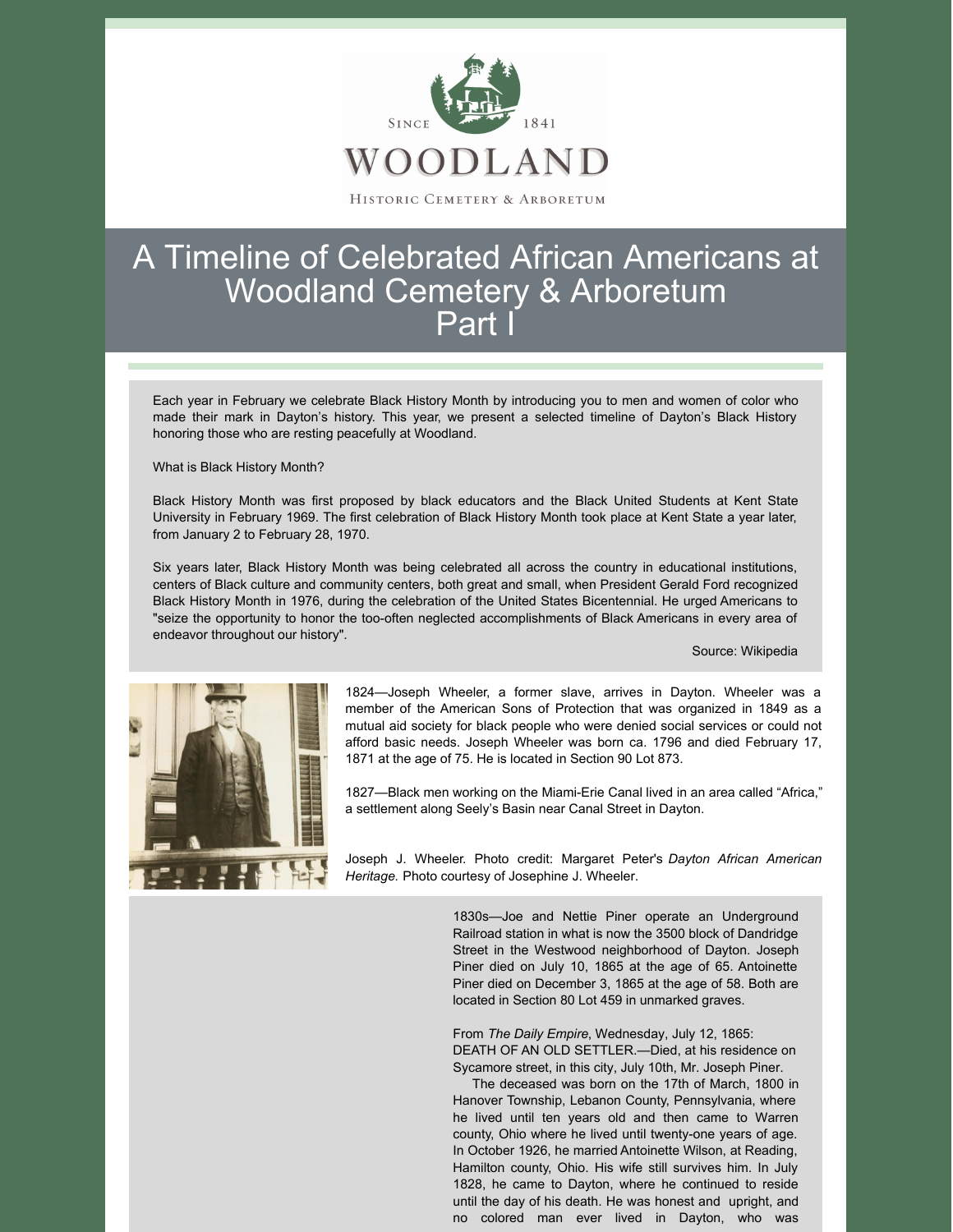

more respected than Jo Piner…

1839—Local abolitionists form an anti-slavery society with Luther Bruen as president.



1860—Louise Troy is born in Xenia, Ohio. She was a pioneer black teacher in Ohio public schools from 1878 to 1920. She helped to establish the Dayton branch of the NAACP and was its first treasurer. She was a tireless activist for social change. Ms. Troy died on March 9, 1941. She is located in Section 116 Lot 19.



1865—Freed slave Jordan Anderson writes a letter, with the help of abolitionist, Valentine Winter, rejecting his former slave owner's request that Jordan leave Dayton and return to the plantation in Big Spring, Tenn. The letter was published in local, national and international newspapers. Jordan Anderson died from "exhaustion" on April 15, 1907 at the age of 82. He is located in Section 109 Lot 2514.

This series of Celebrated African Americans will run each Sunday in February. You can learn more about these and other African Americans in our Black History tour located on our website or on our mobile app. Click on the links in the next section to view them all.

You can take your own walking tour at the cemetery or a virtual tour from the comfort of your couch by visiting our website at: [woodlandcemetery.org/tours](https://woodlandcemetery.org/tours/).

From your phone you will be prompted to download our app. Take one of